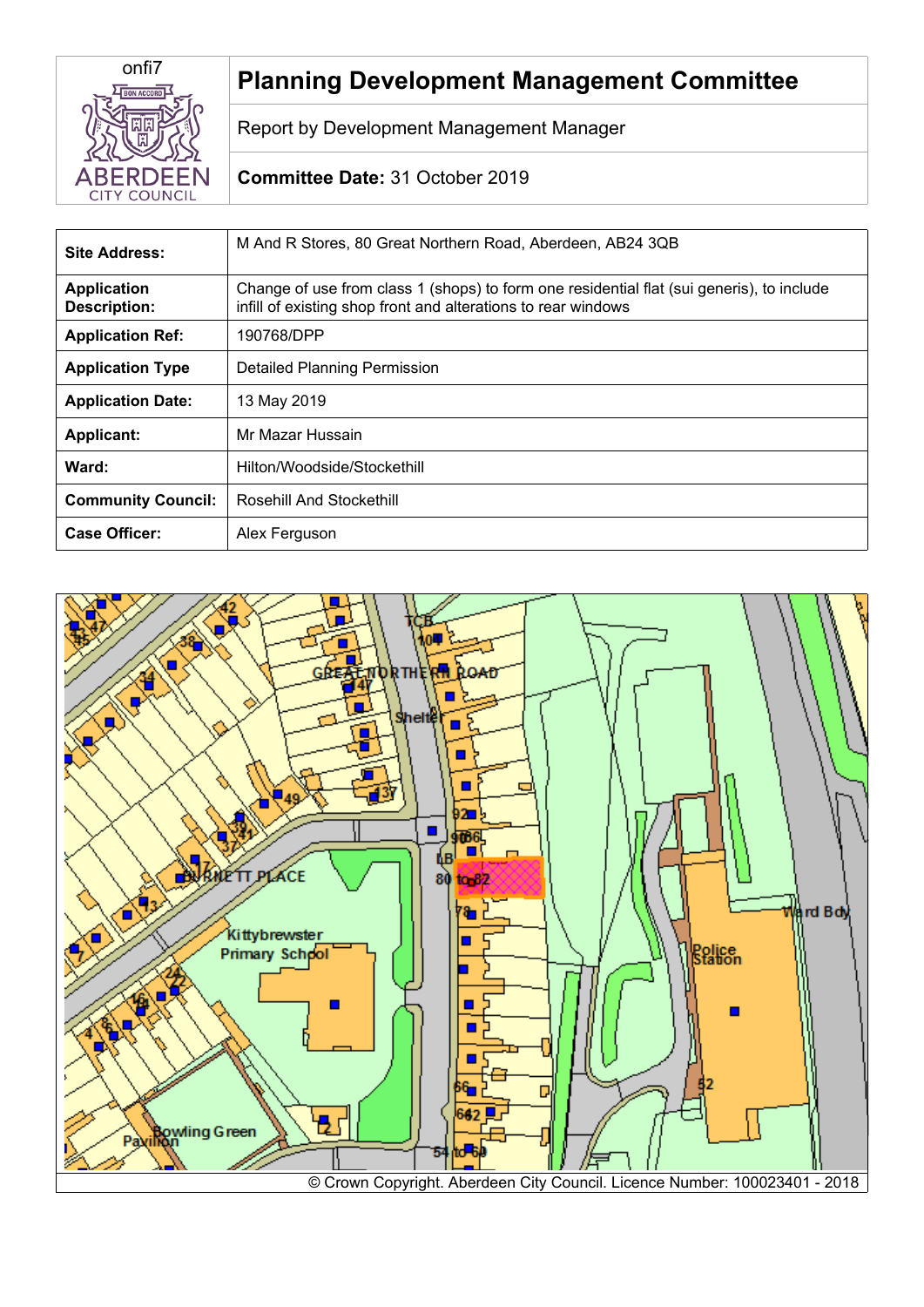#### **RECOMMENDATION**

Approve Conditionally

#### **APPLICATION BACKGROUND**

#### **Site Description**

The application site comprises a 2½ storey traditional granite-built tenement block and its rear curtilage, situated on the eastern side of Great Northern Road, opposite Kittybrewster Primary School. The mid-terraced tenement block incorporates no's 80 & 82 Great Northern Road, with the application relating to no. 80 – a retail unit which occupies the southern half of the ground floor. The northern half of the ground floor level forms one of 5 flats within the building (one at ground floor and two each at first and second floor levels), although the ground floor unit was previously a shop until it was converted to residential use and its frontage infilled in c. 2007. It is believed that the 5 flats within the remainder of the building are all in use as serviced apartments. They are all accessed via one communal entrance door on the front elevation and all have access to the rear garden area to the east of the building.

| velevallt i lahihing mətvi y |                                                                                       |                                                |  |
|------------------------------|---------------------------------------------------------------------------------------|------------------------------------------------|--|
| <b>Application Number</b>    | Proposal                                                                              | <b>Decision Date</b>                           |  |
| 171123/CLP                   | Proposed use comprising snack and 21.11.2017<br>sandwich takeaway shop including sale |                                                |  |
|                              | of heated items for consumption off the Status: Certificate Issued<br>premises        |                                                |  |
| 102057                       | Change of use from hot food shop to<br>residential unit and build up shopfront        | 18.02.2011                                     |  |
|                              |                                                                                       | Withdrawn<br>Status:<br>the<br>by<br>Applicant |  |
| 070165                       | Change of use of the neighbouring shop<br>at no. 84 (Ground Floor Left) to a flat     | 08.03.2007                                     |  |
|                              |                                                                                       | <b>Status: Approved Conditionally</b>          |  |
|                              |                                                                                       |                                                |  |

## **Relevant Planning History**

#### **APPLICATION DESCRIPTION**

#### **Description of Proposal**

Detailed planning permission is sought for the change of use of the existing vacant retail unit to a residential flat, and for associated external alterations. The external alterations include:

- The removal and infill of the existing shopfront on the front elevation with granite blockwork to match the existing building;
- The installation of two window openings in the infilled front elevation;
- The reinstatement of two windows (and installation of grey rendered sections) on the rear elevation; and
- The installation of a secure bicycle storage facility in the rear garden area, adjacent to the rear elevation.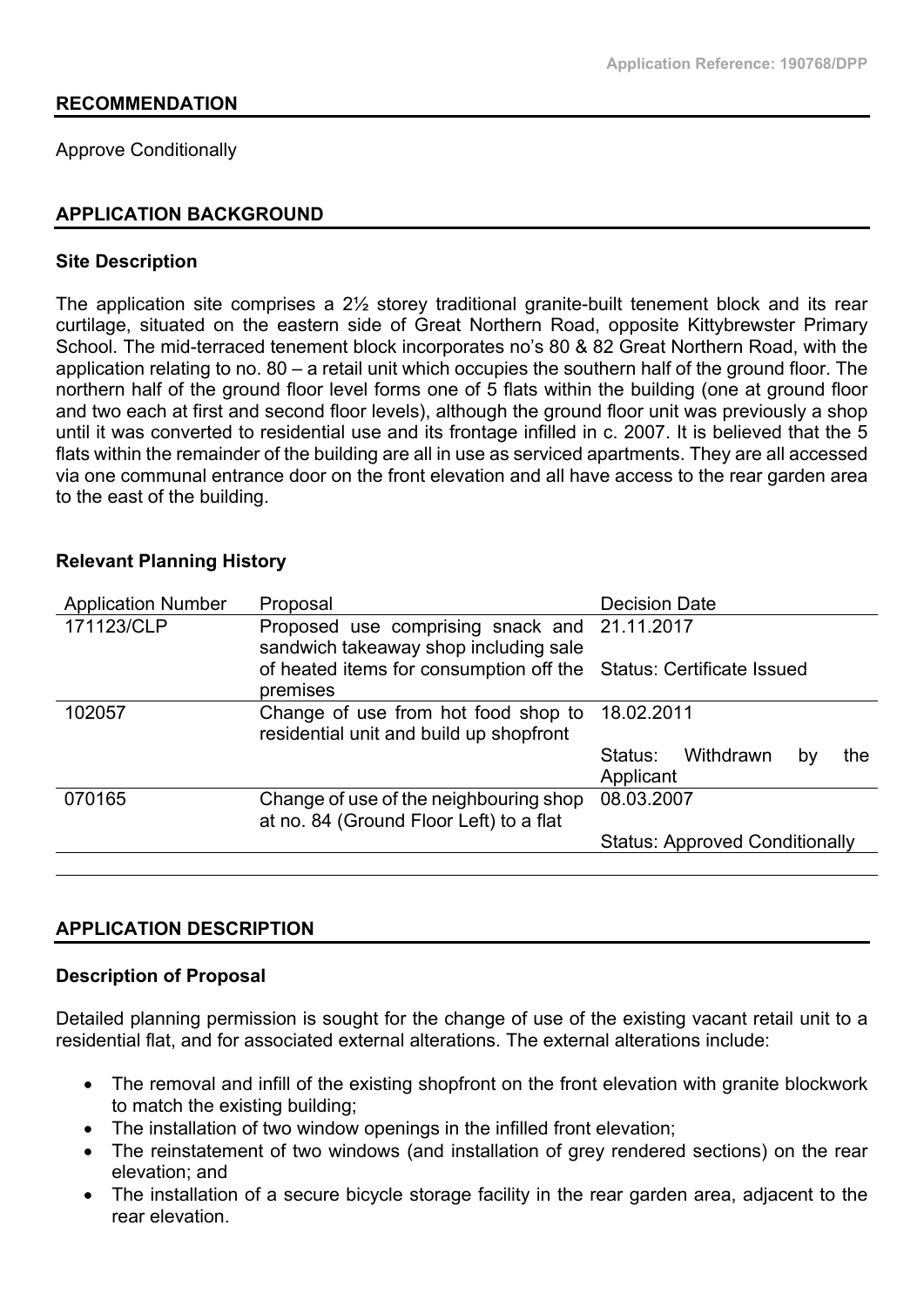The application initially sought consent for the creation of two flats, rather than one, and for different alterations to the front and rear elevation, including the installation of a new front door and pvc panels above the new front and rear windows. Due to concerns raised in respect of the quality of amenity that would be on offer for the occupants of the two flats, as well as issues with the design of the front elevation alterations in particular the proposals were subsequently amended to those noted above.

## **Supporting Documents**

All drawings can be viewed on the Council's website at:

[https://publicaccess.aberdeencity.gov.uk/online](https://publicaccess.aberdeencity.gov.uk/online-applications/applicationDetails.do?activeTab=documents&keyVal=PR726MBZFU400)[applications/applicationDetails.do?activeTab=documents&keyVal=PR726MBZFU400](https://publicaccess.aberdeencity.gov.uk/online-applications/applicationDetails.do?activeTab=documents&keyVal=PR726MBZFU400)

## **Reason for Referral to Committee**

The application has been referred to the Planning Development Management Committee because a total of six objections to the application have been submitted by members of the public.

## **CONSULTATIONS**

**ACC - Roads Development Management Team** – No objection. Whilst the proposed 2-bedroom flat requires 1.5 parking spaces, in accordance with supplementary guidance, the existing retail unit requires 2 spaces, thus there would be no net detriment in relation to parking demand. Secure cycle parking provision is required and although not initially proposed, was subsequently added to the proposals.

**ACC - Environmental Health** – No objection to the amended proposals to create one dual-aspect flat, with bedrooms located to the rear, but requested that the windows achieve suitable acoustic performance. Satisfied that the amended proposal to install triple-glazed windows to the front elevation would suffice in achieving the required acoustic performance. Initially had concerns regarding the proposal to create two flats, particularly in respect of the front-facing single-aspect unit and how it would be affected by noise from vehicles on Great Northern Road.

**ACC - Waste Strategy Team** – No objection. There are existing 1280l bulk bins for general waste and mixed recycling and a food waste bin on Great Northern Road that the flat can access.

## **Rosehill and Stockethill Community Council** – No response.

## **REPRESENTATIONS**

Six objections to the application have been received, although it is worth noting that the objections were received based on the initial proposal to create two separate flats and that the neighbouring properties have not been re-notified since the two flats originally proposed were amalgamated to the new proposal for a single flat only. The material considerations raised in the objections can be summarised as follows:

- The proposal for 2 flats would result in the overdevelopment of the tenement and there are insufficient amenities to support two units;
- The proposed external alterations (window design, use of pvc cladding etc) are not in keeping with the character and appearance of the building and the remainder of the street;
- It is preferred that the unit remains in retail use as local shops are sparse in the area;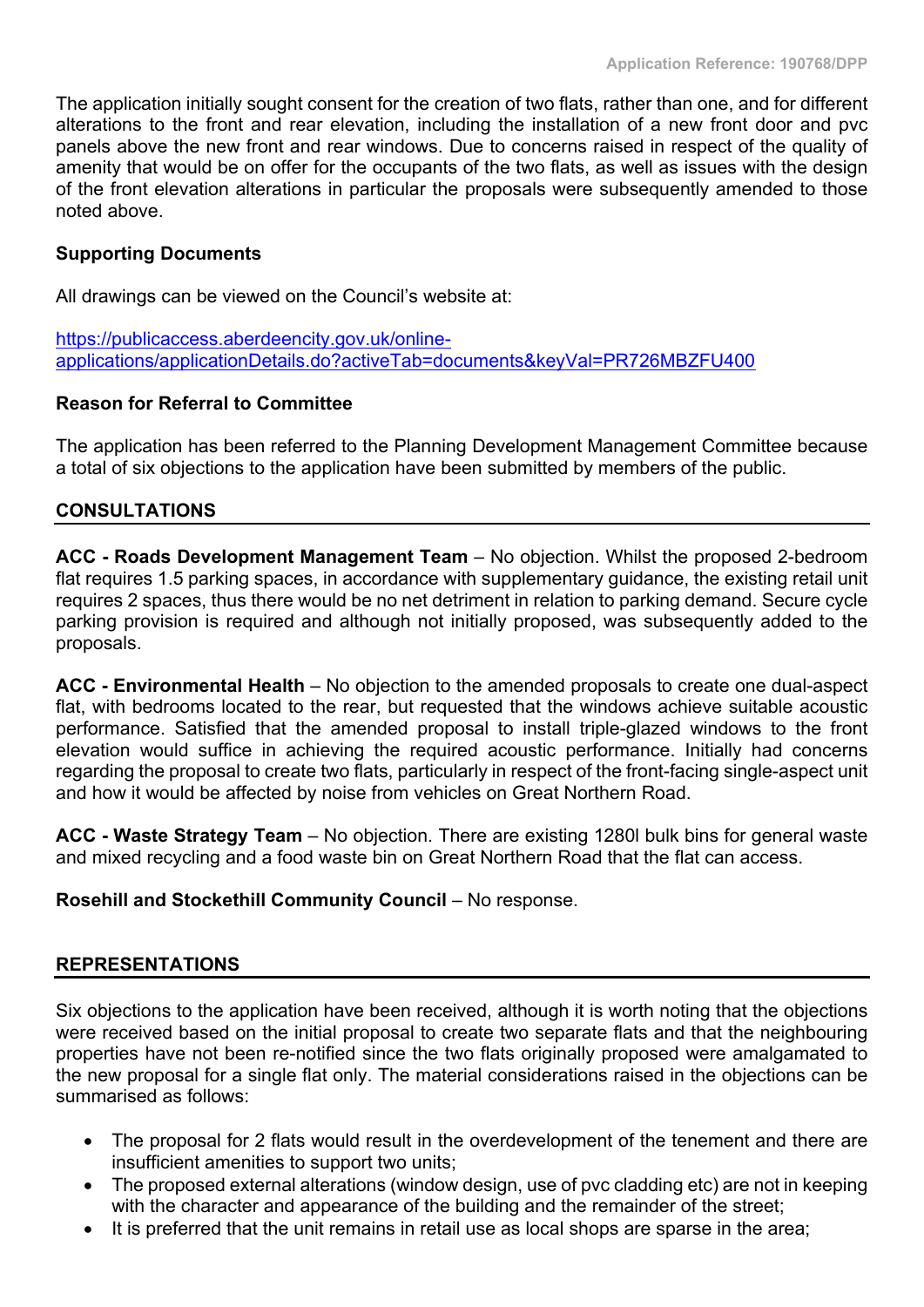- A PVC door would not be in keeping with the design of the building, with all other doors solid timber units;
- The rear elevation infills should be built up in granite and the new windows and doors should be constructed from timber rather than pvc;
- There is insufficient car parking in the area and 2 new flats would exacerbate the existing shortfall;
- The existing on-street bins are already at capacity. Any new bins would take up existing onstreet car parking spaces;
- The additional two flats would result in undue noise and disruption to the existing properties in the tenement;

A few of the objectors did note that they would not be opposed to the creation of one flat (rather than the two initially proposed), with a door taken off the internal communal hallway and one window installed on the front elevation.

The following non-material considerations were also raised:

- The owner of the shop unit has not contributed toward maintenance of the common areas since 2006. All repairs and maintenance should be equally split with any future flat owners;
- The pvc cladding would cheapen the building and make the remaining flats less appealing when trying sell.
- The loss of the retail unit would be bad for the remaining retailers in the area, segregating the remaining shops and making them untenable.

## **MATERIAL CONSIDERATIONS**

#### **Legislative Requirements**

Sections 25 and 37(2) of the Town and Country Planning (Scotland) Act 1997 require that where, in making any determination under the planning acts, regard is to be had to the provisions of the Development Plan and that determination shall be made in accordance with the plan, so far as material to the application unless material considerations indicate otherwise.

## **Aberdeen City and Shire Strategic Development Plan (2014) (SDP)**

The purpose of the SDP is to set a spatial strategy for the future development of the Aberdeen City and Shire. The general objectives of the plan are promoting economic growth and sustainable economic development which will reduce carbon dioxide production, adapting to the effects of climate change, limiting the use of non-renewable resources, encouraging population growth, maintaining and improving the region's built, natural and cultural assets, promoting sustainable communities and improving accessibility.

From the 29 March 2019, the Strategic Development Plan 2014 will be beyond its five-year review period. In the light of this, for proposals which are regionally or strategically significant or give rise to cross boundary issues between Aberdeen City and Aberdeenshire, the presumption in favour of development that contributes to sustainable development will be a significant material consideration in line with Scottish Planning Policy 2014.

The Aberdeen City Local Development Plan 2017 will continue to be the primary document against which applications are considered. The Proposed Aberdeen City & Shire SDP 2020 may also be a material consideration.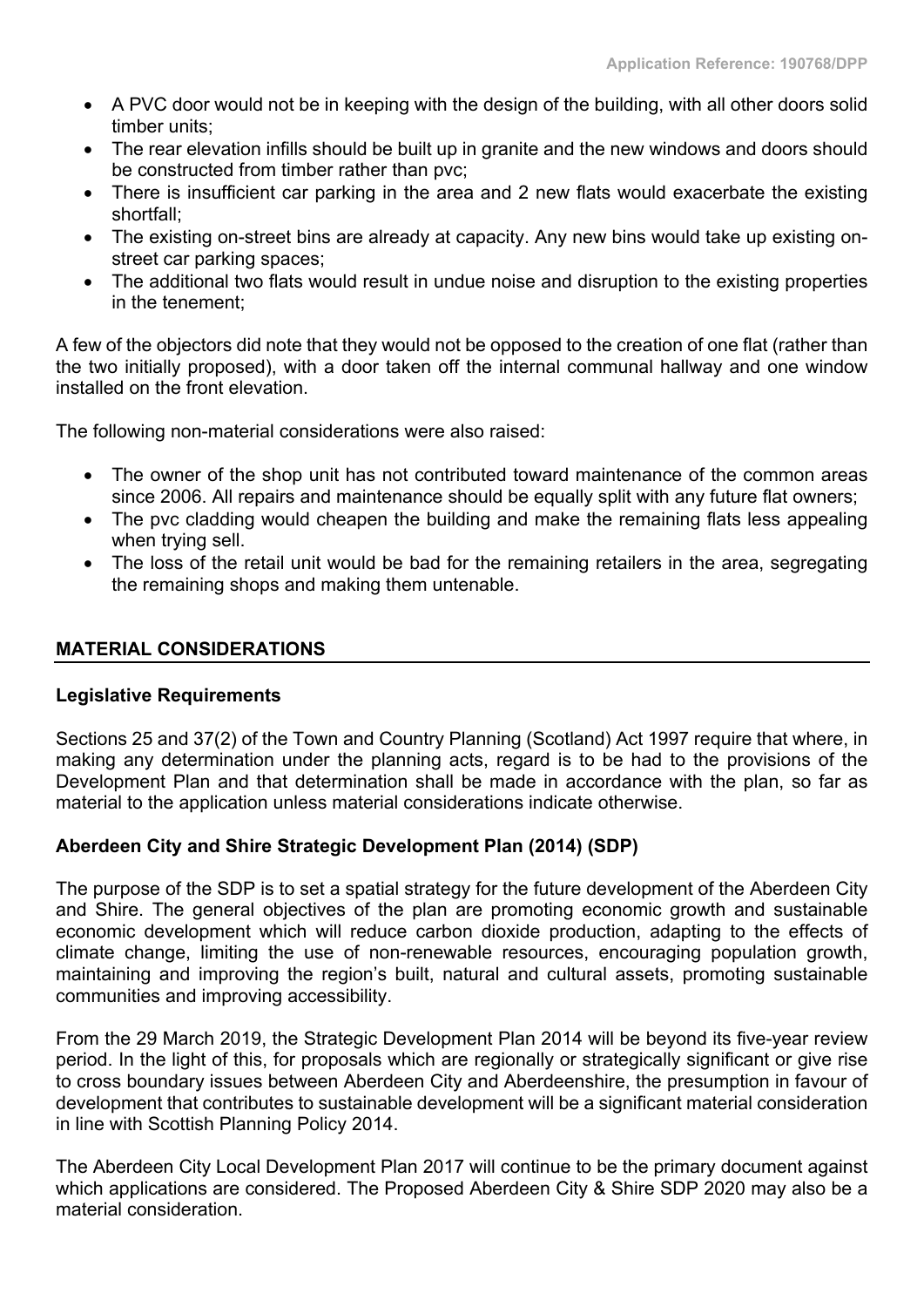## **Aberdeen Local Development Plan (ALDP)**

- D1: Quality Placemaking by Design
- H1: Residential Areas
- NC7: Local Shop Units
- R6: Waste Management Requirements for New Development
- T2: Managing the Transport Impact of Development
- T3: Sustainable and Active Travel
- T5: Noise

## **Supplementary Guidance and Technical Advice Notes**

• Transport and Accessibility

## **EVALUATION**

## **Principle of Development**

In establishing whether the principle of the proposed development is acceptable in this instance, there are two questions to be asked. Firstly: is the principle of the loss of the existing retail unit acceptable? And secondly: Is the principle of residential use also acceptable?

## **Loss of the existing retail unit**

As the application site lies outwith any centres identified in the hierarchy (Town, District, Neighbourhood Centres etc), Policy NC7 (Local Shop Units) of the ALDP applies. Policy NC7 states the following:

Proposals for changes of use from retail to non-retail in local shop units not located in any of the *centres identified in the hierarchy will only be allowed if:*

- *(1) the applicants can demonstrate a lack of demand for continued retail use of the premises (applicants may be required to demonstrate what efforts have been made to secure a new retail use since the property became vacant);*
- *(2) the proposed new use caters for a local need;*
- *(3) the proposed use retains or creates a live and attractive frontage; and*
- *(4) the alternative use does not conflict with the amenity of the neighbouring area.*

The four criteria of NC7 can be addressed as follows:

## Demonstrating a lack of demand

The agent has confirmed that the retail unit (originally a newspaper and convenience shop) had lain vacant for approximately 18 months before re-opening in c. 2017 as a takeaway sandwich shop (also Class 1). That venture was unsuccessful and after several months, it closed. Google Streetview images show that the unit has been vacant and marketed (with a 'To Let/May Sell' signboard installed on the property) since at least August 2018: over a year at the time of writing. The premises have been marketed by 'Shepherd Commercial' for continued retail use in that time, to no avail. Hence the owner is now seeking planning permission to convert the property into residential use.

The proposed new use caters for a local need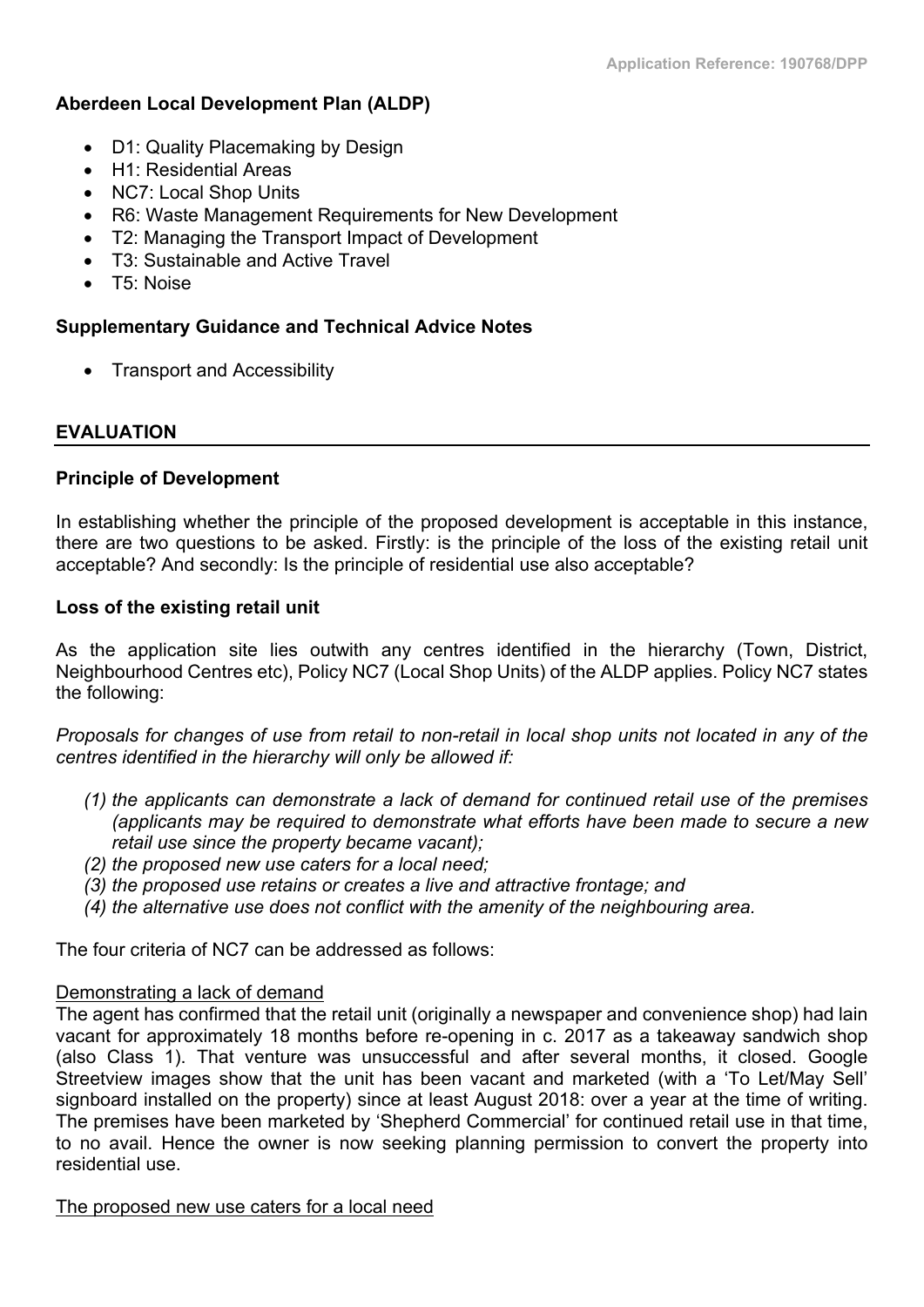Both the Strategic Development Plan and ALDP highlight that there is a continued need for new housing in Aberdeen.

## The proposed use retains or creates a live and attractive frontage

This is assessed in more detail in the 'Design' section of the evaluation below but it is considered that whilst not retaining a 'live' frontage as would be expected in a commercial sense (traditionally involving large glazed areas of a shop front), the proposal to infill the shopfront with granite to match the existing building and to install two window openings (also designed to reflect the existing building fenestration) would create an attractive frontage which complements the remainder of the building and is considered to comply with this criterion of the policy in that context.

#### The alternative use does not conflict with the amenity of the neighbouring area

This is discussed in more detail in the 'Principle of Residential Use' and 'Amenity' sections of the evaluation but in principle, the addition of a further residential unit to a building and a street already predominantly in residential use would not cause any conflict with the amenity of the area.

Thus it is considered that the loss of the retail unit has been adequately justified in terms of a lack of demand for continued retail use, and that the new residential use and associated external alterations would be compliant with the various criteria and overall aims of Policy NC7.

#### **Principle of residential use**

The application site lies within a residential area as zoned in the ALDP. Policy H1 (Residential Areas) of the ALDP is thus applicable. Policy H1 states:

*Within existing residential areas (H1 on the Proposals Map) and within new residential developments, proposals for new development and householder development will be approved in principle if it:*

- *(1) does not constitute over development;*
- *(2) does not have an unacceptable impact on the character and amenity of the surrounding area;*
- (3) does not result in the loss of valuable and valued areas of open space. Open space is defined *in the Aberdeen Open Space Audit 2010; and*
- *(4) complies with Supplementary Guidance*

H1 further notes that:

*Any proposed loss of Local Shops or Community facilities would need to comply with the relevant policies Policy CF1 Existing Community Sites and Facilities and Policy NC7 Local Shop Units.*

Therefore, in order to establish the principle of the proposed residential use, a further, detailed assessment is required in relation to criteria 1, 2 and 4 of Policy H1. The development would not result in the loss of any open space and is thus compliant with criterion 3. As noted in the foregoing section of the evaluation, the proposal complies with Policy NC7.

## **Overdevelopment**

Traditionally, an assessment as to whether a proposed development constitutes 'overdevelopment' is based on the plot coverage and the percentage by which the footprint of an existing dwelling would be increased by any extensions. However, it is considered pertinent in this instance to assess whether the proposed use would result in the overdevelopment of the tenement block within which it would be sited. In this regard, the general pattern and form of development on the street sees terraced tenement blocks containing 6 flats in total, with three dual-aspect units on each floor (aside from the blocks containing commercial units at ground floor), either side of a central communal stairwell. The original proposal to create two flats in place of the existing retail unit would have seen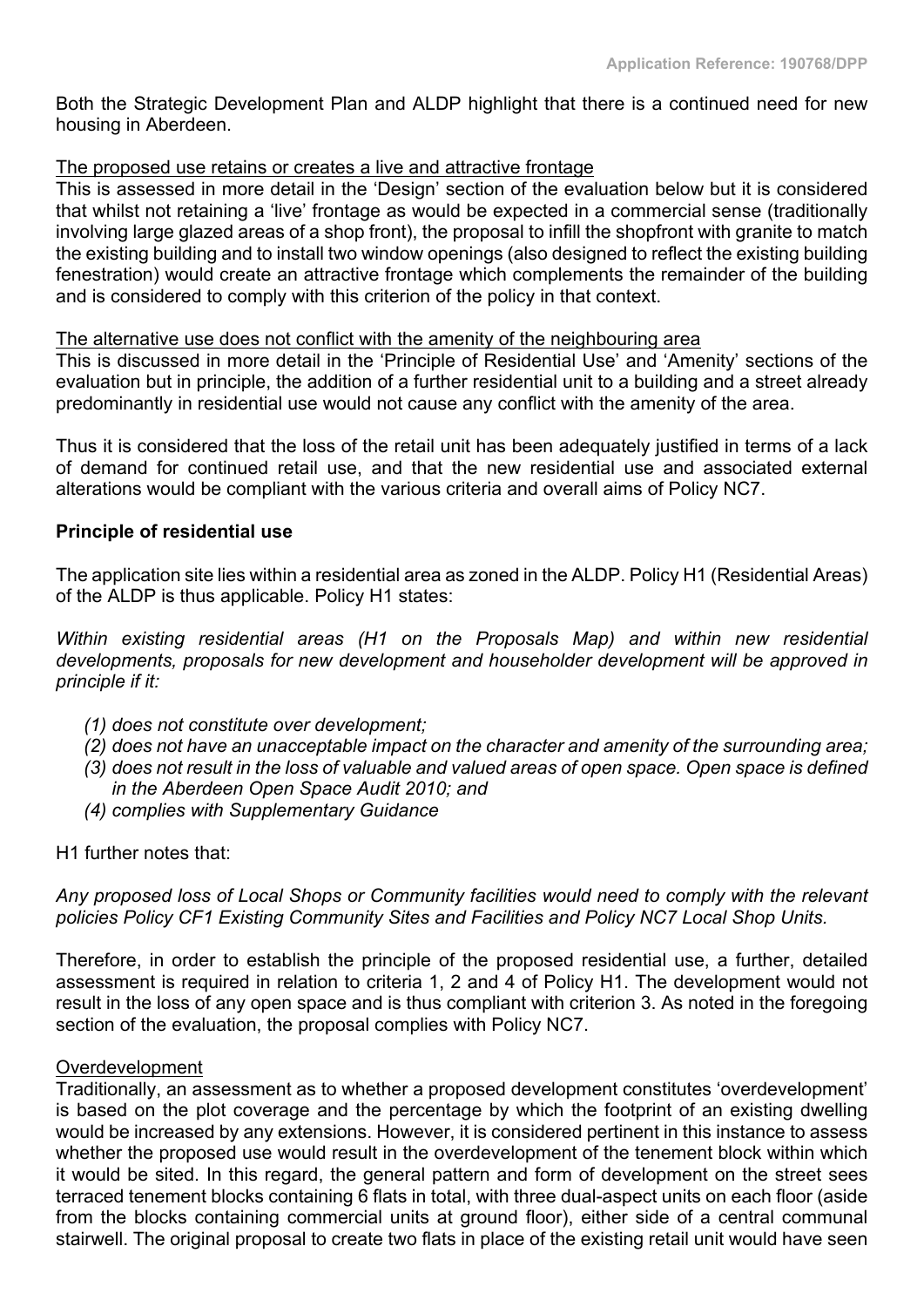the number of units in the building increase to 7, introducing an uncharacteristic form of development and increasing the strain on the existing communal amenities in the process. It is thus considered that the creation of 2 flats, as originally proposed, would have resulted in the overdevelopment of the site. However, following the amendment of the application to amalgamate the two units into one, larger dual-aspect unit, it is considered that the proposal would sympathetically reflect the prevailing form and pattern of development on the street and that it would therefore not constitute overdevelopment.

#### Impact on the character and amenity of the area

The initial proposal would have seen a new PVC front entrance door installed into the front elevation of the building, along with two window openings which would have borne little resemblance to those in the remainder of the façade or the street. PVC infill panels were also proposed above the windows to both the front and rear. The Planning Authority considered that the initially proposed external alterations, particularly to the front elevation onto Great Northern Road, would not have been sufficient in terms of design quality to ensure that the character and appearance of the building and the street as a whole would have been preserved.

As such, following discussions with the applicant, they agreed to amend the proposals to ensure the following:

- the new front elevation windows would be of the same design, scale and alignment as those in the remainder of the building, with the PVC panels omitted;
- the defunct shopfront and fascia would be removed and replaced with granite blockwork to closely match the remainder of the building (a condition is required to ensure the stone type and colour, module size and coursing details are all appropriate);
- the removal of the new front entrance door, which would have been alien to the street, with the flat now proposed to be served by the existing communal entrance door and a new internal door taken off the communal hallway.

The amended proposals are considered to be of sufficient design quality to ensure that the character and appearance of the area would be preserved.

In terms of amenity, whilst the principle of a new residential use within an established residential area is generally acceptable, it was considered that the initial proposal to create two flats could have had a detrimental impact on the amenity of the existing properties within the remainder of the building by adding excessive strain to the existing shared facilities (the rear garden area in particular). It was also considered that the creation of two small (c. 30sqm), single-aspect one-bed flats would not create a sufficient quality of amenity for the occupants of those two flats, particularly for the front-facing flat, due to the heavily-trafficked nature of Great Northern Road and the implications that has on noise emissions.

Policy T5 (Noise) of the ALDP states that in cases where significant exposure to noise is likely to arise, a Noise Impact Assessment (NIA) will be required as part of an application. Whilst the Council's Environmental Health Team requested an NIA be submitted for the initial proposals to create two flats, they noted that suitable changes to the layout with bedrooms located to the rear may remove the need for an NIA. The revised proposal to create one larger, dual-aspect two-bed flat allows the bedrooms to be located to the rear, much quieter side the building and for the flat to be relatively spacious internally, benefitting from a reasonable quality of amenity. Environmental Health were re-consulted on the amended proposals and they are satisfied that an NIA is not required and that the dual-aspect flat would not suffer from noise emissions providing that windows with suitable acoustic performance are installed. In this regard, the amended plans show that triple glazed windows would be installed to the front elevation and a condition is considered necessary,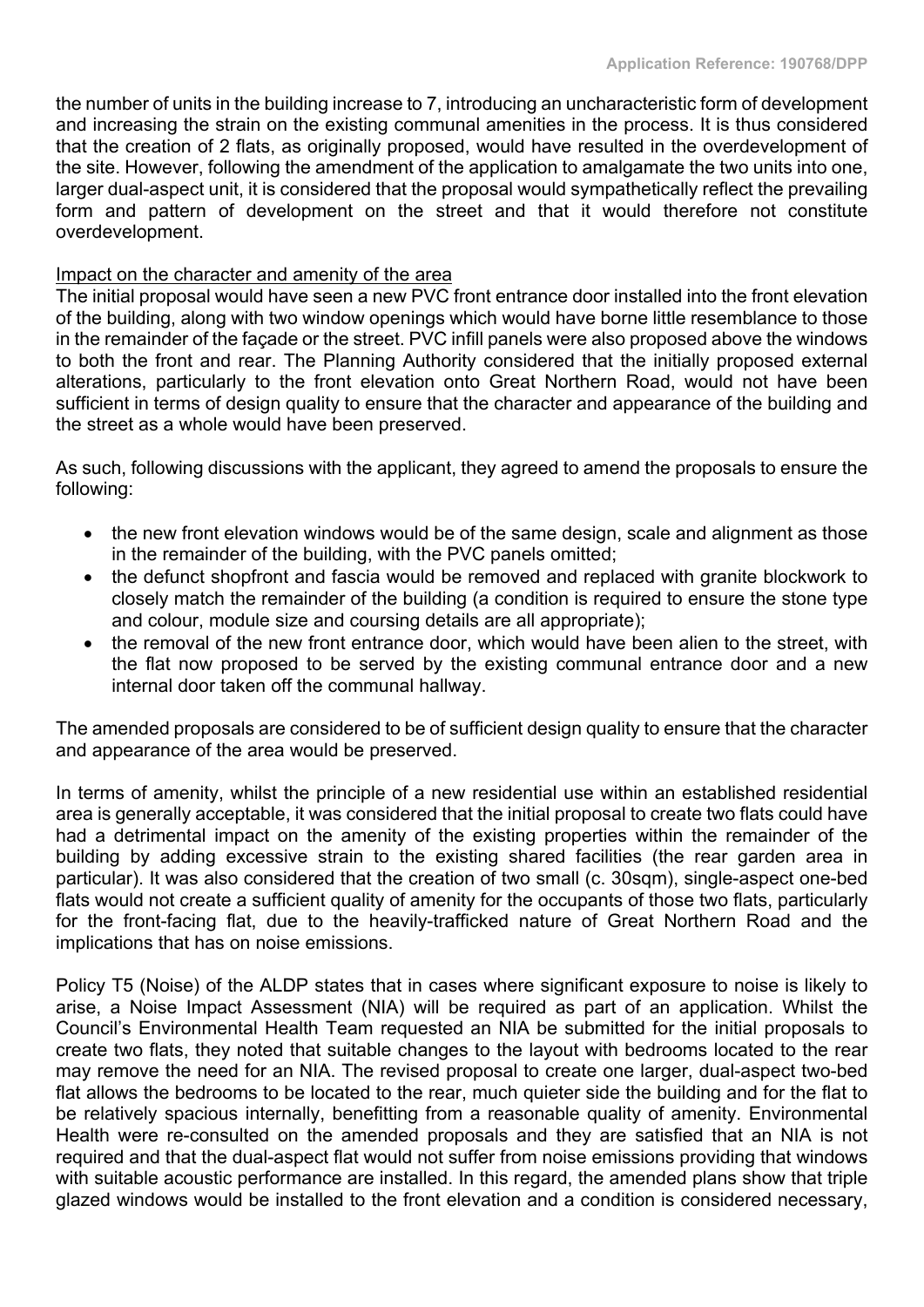requiring the triple-glazed front windows to be installed as per the plans, in order to ensure an adequate level of amenity is achieved.

The creation of one flat, as opposed to two, also aligns with the prevailing form and pattern of development seen in the area, as noted in the 'Overdevelopment' section, and it is considered that the addition of a sixth unit to the existing building would not place undue strain on the existing shared amenities.

Thus it is considered that, subject to conditions in respect of the granite detailing for the façade infill and the acoustic performance of the new windows, the amended proposals would see one flat created with an acceptable level of amenity, without detriment to the amenity of the surrounding area and of sufficient design quality to preserve the character and appearance of the building and the wider area. The proposals are therefore considered to comply with Policies D1 and T5 of the ALDP, as well as criterion 2 of Policy H1.

## Compliance with Supplementary Guidance (SG)

Aside from compliance with the Transport and Accessibility SG, which is assessed in the following section of the evaluation on 'Transport and Accessibility', there is no other supplementary quidance which is specifically relevant to this application.

To summarise, it is therefore considered that the proposed development would comply with all four criteria of Policy H1 (Residential Areas) of the ALDP.

#### **Waste Management**

The Council's Waste Strategy Team confirmed that the initially proposed two flats would be able to use the existing adjacent on-street waste and recycling bins. Adequate waste storage facilities are already in place for the one flat to be created and the proposals are therefore compliant with Policy R6 (Waste Management Requirements for New Development) of the ALDP.

## **Transport and Accessibility**

Whilst the proposed 2-bedroom flat requires 1.5 parking spaces, in accordance with supplementary guidance, the existing retail unit requires 2 spaces, thus there would be no net detriment in relation to parking demand. The flat is situated in an accessible location, in close proximity to regular bus services, and a secure cycle parking facility is proposed to be installed in the rear garden area (although a condition is added requiring further detail of eth structure and requiring its installation prior to occupation). Thus it is considered that the proposed development would not have an adverse impact on on-street parking provision and that the property would be capable of being accessed via sustainable modes of transport. As such, the development is considered to comply with Policies T2 (Managing the Transport Impact of Development) and T3 (Sustainable and Active Travel) of the ALDP, as well as the Council's SG on Transport and Accessibility.

#### **Concerns raised by objectors**

The majority of the concerns raised by objectors in the representation received have been addressed in the amendments made to the initial proposals, and in the foregoing evaluation. The remaining points raised can be addressed as follows:

 The rear elevation infills should be built up in granite and the new windows and doors should be constructed from timber rather than pvc

*The initially proposed pvc front door has been omitted from the proposals, with the one flat now proposed to take access internally from the communal stairwell. The rear elevation infills*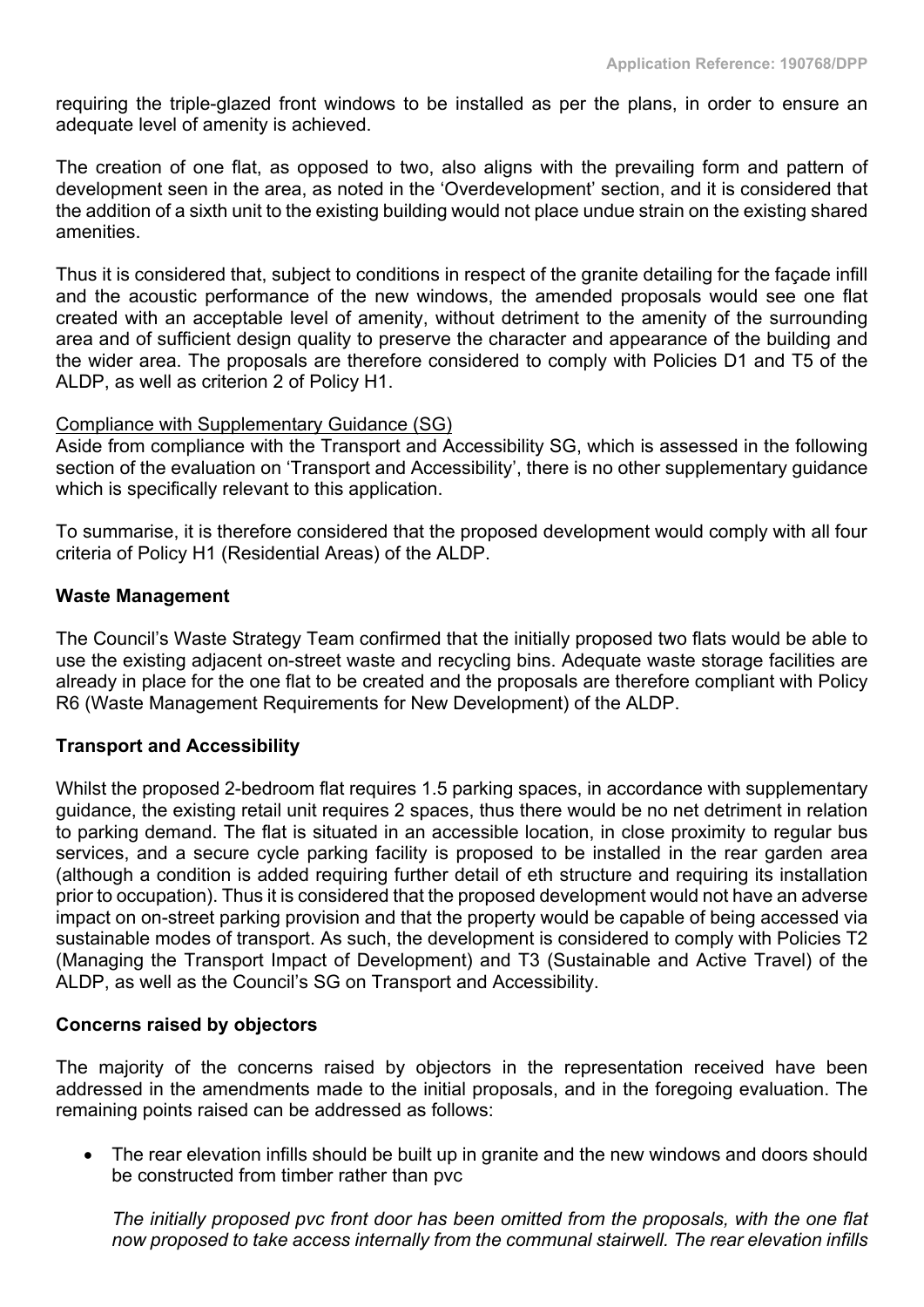*above the new windows to be installed were initially proposed to be constructed with pvc cladding, which the Planning Authority agreed would not be a satisfactory material. Whilst the use of granite to match existing would be acceptable, the applicant's amended proposal to utilise a grey render is also considered to be acceptable, given that its colour would sympathetically match the granite and the rear elevation is not visible from any public viewpoints. The grey render would adequately preserve the character and appearance of the area. Given the building is not listed nor within a conservation area and the vast majority of existing windows in the terrace are pvc-framed, it is not proportionate to require the new windows to be timber-framed. Whilst the original window positions and fenestration patterns have been amended to match the remainder of the building, the use of pvc as a frame material would not harm the character or appearance of the area and is thus acceptable.*

#### **Strategic Development Plan**

In terms of assessment against the Strategic Development Plan, due to the small scale of this proposal the proposed development is not considered to be strategic or regionally significant, or require consideration of cross-boundary issues and, therefore, does not require detailed consideration against the SDP.

## **Extension of Time**

The submission of amended plans and subsequently the additional time required in order to take the application to the Planning Development Management Committee, have taken the application beyond the target 2-month determination period. As such, the applicant has agreed to several extensions to time for the determination of the application, with the latest one expiring on 8 November 2019.

#### **RECOMMENDATION**

#### Approve Conditionally

## **REASON FOR RECOMMENDATION**

The existing retail unit has been vacant and marketed for continued retail use for at least 12 months, without success. The loss of the retail unit is considered to be justified in accordance with Policy NC7 (Local Shop Units) of the Aberdeen Local Development Plan (ALDP). The original proposals to create two flats and the associated external alterations were considered to be unacceptable with regard to preserving the character and amenity of the area. The application was subsequently amended and the revised proposals to create one flat, with more sympathetic external alterations, are considered to create a satisfactory residential environment, preserve the character and amenity of the area, not constitute overdevelopment and not result in the loss of any open space, all in accordance with Policy H1 (Residential Areas) of the ALDP. The external alterations, subject to the submission of further details via condition, have been designed with due consideration for the context of the site in accordance with Policy D1 (Quality Placemaking by Design) of the ALDP. The new flat would not unduly suffer from noise emissions, in accordance with Policy T5 (Noise) of the ALDP. The flat would not create any additional requirement for car parking compared to the existing retail unit and would incorporate a secure cycle parking facility which would encourage sustainable and active travel in accordance with Policies T2 (Managing the Transport Impact of Development) and T3 (Sustainable and Active Travel) of the ALDP, as well as the corresponding Transport and Accessibility supplementary guidance. The occupants of the flat could utilise existing on-street communal bins and the proposals are thus compliant with Policy R6 (Waste Management Requirements for New Development) of the ALDP.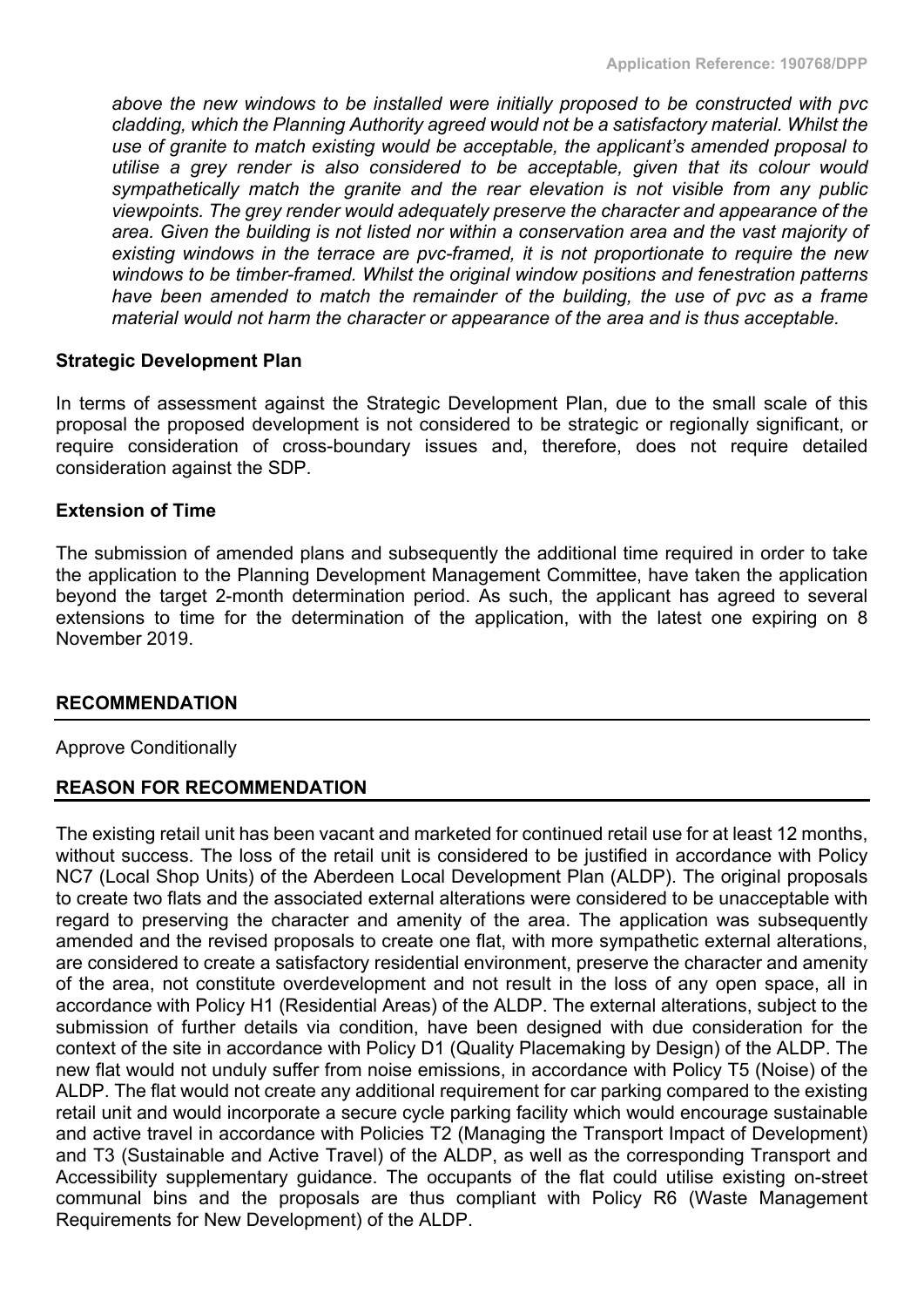#### **CONDITIONS**

#### **(1) Granite sample and module size / coursing details**

A sample of the granite to be used in the front elevation façade infill, along with along with full details of the blockwork size, coursing specification and mortar mix shall be submitted to, and agreed in writing by, the Council as Planning Authority. Thereafter, prior to the occupation of the flat, the infill works to the front elevation shall be carried out in full accordance with the agreed details and those shown in the approved drawing MH0219-002c, or similar as has been agreed in writing by the Planning Authority.

Reason: In order to preserve the character and appearance of the area.

#### **(2) Cycle storage details and implementation**

Prior to the occupation of the flat, full details of the secure cycle storage facility shown on approved drawings MH0219-001d and MH0219-003c shall be submitted to, and agreed in writing by, the Planning Authority and thereafter the cycle storage facility shall be installed in accordance with the agreed details.

Reason: In the interests of encouraging sustainable and active transport.

#### **(3) Installation of triple-glazing**

The new windows to be installed on the front (Great Northern Road) elevation, shall be tripleglazed, in accordance with the hereby approved drawing MH0219 – 001d.

Reason: In the interests of ensuring an adequate level of amenity is provided for the occupants of the new flat.

#### **ADVISORY NOTES FOR APPLICANT**

#### **WASTE**

A kitchen caddy and bioliners plus associated information will be supplied from Aberdeen City Council for each resident free of charge.

Please note that levels of provision may alter in line with changing service requirements across the city that corresponds to alterations in legislation.

No garden waste will be provided for flat residences as it is assumed grounds will be maintained as part of a service charge for the building and undertaken by a commercial contractor.

It is pertinent to note that these services will be provided taking account of the following:

#### **General points**

 **No excess** should be stored out with the containment provided. Information for extra waste uplift is available to residents at either [www.aberdeencity.gov.uk/wasteaware](http://www.aberdeencity.gov.uk/wasteaware) or by phoning 03000 200 292.